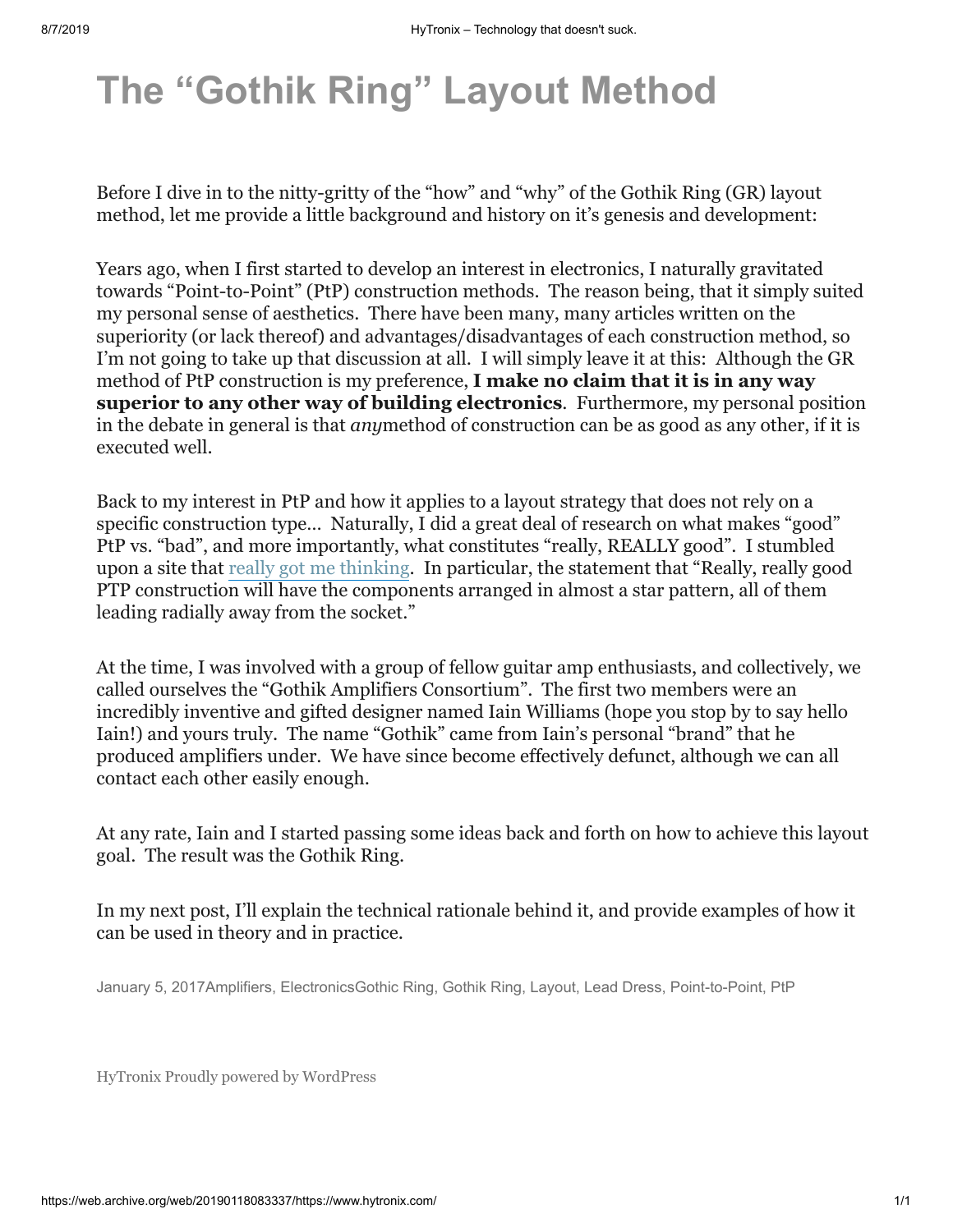## **[The "Gothik Ring" Layout Method,](https://www.hytronix.com/2017/01/05/the-gothik-ring-layout-method-continued/) Continued…**

Now that we've covered "how we got here", let's take a look at "why" and "how".

**Why?** We had a number of goals in mind:

- Reduce or eliminate coupling between components and/or leads
- Reduce or eliminate flying leads/wires
- Make the signal path as short as possible
- Where wires *must* cross, do so at right angles and on a different Z-plane
- Keep grid components as far as possible from sources of interference
- Make proper grounding technique easy to achieve

**How?** With some creative orientation of sockets and components, as well as extensive utilization of the Z-axis, we were able to meet all these goals. A sketch of these basic principles looks like this (for a B9A basing):